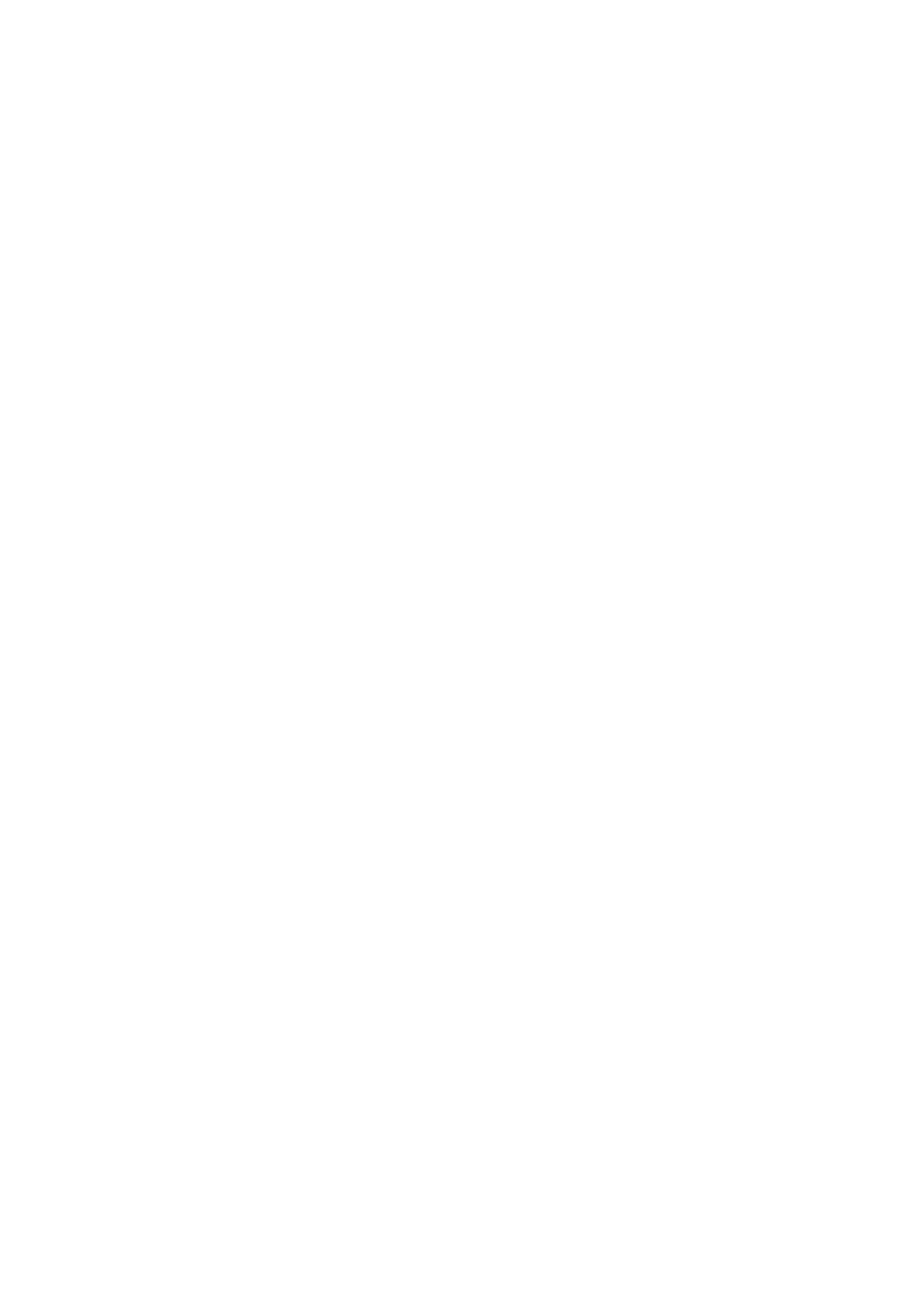## SECTION 14: Transport information (....)

- 14.3 Transport hazard class(es)
	- Hazard Class: 2.2
- 14.4 Packing group
	- Packing Group: Not applicable
- 14.5 Environmental hazards
	- Not Classified

14.6 Special precautions for user

- 9 b g ij fYY\']XW\'] YJ WH U qf  $\chi \$  \do c h Y b b h U of  $\chi$  g h  $\alpha$  w $\chi$   $\alpha$  c k g U hX ch h|\'MYj' Y b h '
- c 20 HUW W KW DoMha Yf [YbWm
- !5 jc h}fXUb gc objcYf \h]MN Y bğ Y`Yc kg XolUMAy c h ˈg Y d U f UhXYf XjWoffanfabgU fh h aYY b h "
- ! 6 Y Z dhff YUbg ddcffchXMMoWphh UY bby jifhp(SYN]fby XY e ij UYhbYh ]UbUXh.] c b % $h \setminus \mathbf{V}$  mfz $\mathbf{Y}$ ] f ga Y Whi U DY  $\mathbf{X}$  " $h \setminus Y$  j Worn dig Wb  $\mathbf{X}$  WD  $\mathbf{X}$  is  $h$ Y U  $_1$  b [ / %  $h \rightarrow y$ YU `qiYh`Yh WU dff kb\i Yuff Yej $\widetilde{f}$ ] Akwc $\widetilde{M}$  of  $\widetilde{I}$  Wh h  $\widetilde{M}$  X
- % $h \rightarrow j$ YU `g] fYch YXWhj] Jurwa Yeff Y: j]  $j$ XyWcXF if 'X' JWh h MiX' ! H∖Y `hf Ubgdcf hUh]cb `]bZcf a Uh]cb `]g `bch¦^|≵ciþ\*h[YcOb\*XYX `hc `Wcb] { æc^¦ãæ|È
- For complete transportation information, contact a SGS Gases customer service representative.
- 14.7 Maritime transport in bulk according to IMO instruments
	- Not applicable

14.8 Road/Rail (ADR/RID)

- ADR UN No.: 1956
- Proper Shipping Name: COMPRESSED GAS, N.O.S. (Nitrogen, Hydrogen)
- ADR Hazard Class: 2
- ADR Packing Group: Not applicable
- Tunnel Code: (E)
- 14.9 Sea (IMDG)
	- 1956 - IMDG UN No.:
	- Proper Shipping Name: COMPRESSED GAS, N.O.S. (Nitrogen, Hydrogen)
	- 2.2 - IMDG Hazard Class:
	- IMDG Packing Group.: Not applicable

### 14.10 Air (ICAO/IATA)

- ICAO UN No.: 1956
- Proper Shipping Name: COMPRESSED GAS, N.O.S. (Nitrogen, Hydrogen)
- ICAO Hazard Class: 2.2
- ICAO Packing Group: Not applicable

## SECTION 15: Regulatory information

15.1 Safety, health and environmental regulations/legislation specific for the substance or mixture

- This safety data sheet is provided in compliance with REACH Regulation (EC) No 1907/2006 (as amended by Regulation (EU) 2020/878) and UK REACH
- The GB Classification, Labelling and Packaging Regulation (GB CLP) applies in Great Britain
- Regulation (EC) No. 1272/2008 on the classification, labelling and packaging of substances and mixtures (CLP Regulation) applies in Europe
- Seveso III Directive (2012/18/EU, Dangerous Substances in Annex I: None
- Restrictions on use according to Annex XVII to REACH Regulation: None

#### 15.2 Chemical safety assessment

- A REACH chemical safety assessment has not been carried out